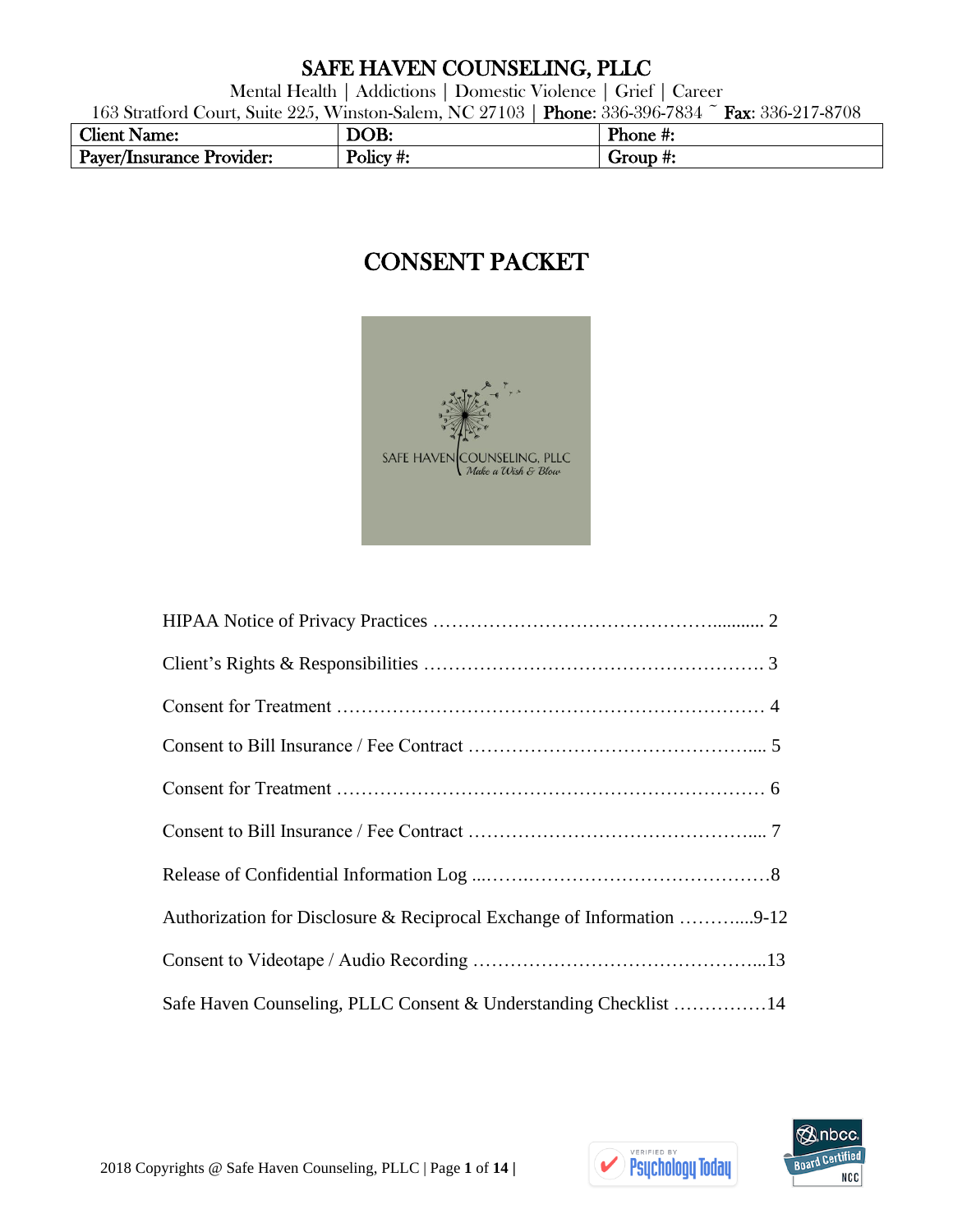Mental Health | Addictions | Domestic Violence | Grief | Career

163 Stratford Court, Suite 225, Winston-Salem, NC 27103 | Phone: 336-396-7834 ~ Fax: 336-217-8708

| $\sim$<br><b>Client</b><br><b>Name:</b> | DOB:     | Phone<br>.#: |
|-----------------------------------------|----------|--------------|
| <b>Payer/Insurance Provider:</b>        | Policy#: | Group $\#$ : |

# HIPAA NOTICE OF PRIVACY PRACTICES

*Please review this notice carefully, as it describes Safe Haven Counseling, PLLC's policies & procedures effective October 1 st , 2018 regarding the use & release of your Personal (medical and mental) Health Information and your right to access this information, in accordance with Federal & State laws and the Ethics governing the Counseling Profession.*

The *Protected Health Information*, referred to here as "*PHI*," that you provide us, may *only* be released in accordance to the *Health Insurance Portability & Accountability Act* (HIPAA, 1996), *North Carolina General Statutes* (NCGS), the *National Board of Certified Counselors* (NBCC) & *North Carolina Board of Licensed Clinical Mental Health Counselors* (NCLCMHC) *Code of Ethics* (American Counseling Association, 2014), as well as the *North Carolina Addictions Specialists Professional Practice Board* (NCASPPB) *Ethics Rules* (2013), that shape & govern the mental health & addiction counseling professions, so as to best protect & preserve your personal information, your best interest & welfare, & that of the public as a whole. At Safe Haven Counseling, PLLC, we consider your private information, an essential part of *promoting your welfare*, *ensuring you the best possible quality of care* & *advocating for your best interest* & our top priority. Therefore, your PHI is carefully used, handled & disclosed so as to:

- Inform & shape our case conceptualization, treatment planning  $\&$  service delivery (i.e. face-to-face/remotely; individual/couple/family/group; during/in-between scheduled sessions/crisis situations…) which become part of your clinical records which you may access at any time.
- $\downarrow$  Determine how referrals to  $\&$  from the appropriate licensed, certified or qualified community, legal, career, social or healthcare service provider(s) whom you agree should become involved in your treatment(s), should be handled.
- ↓ Determine how we conduct case consultations with other licensed, certified, qualified, competent or expert peer or mentor clinician(s), bound by the same legal & ethical standards as listed above & to whom we *only* disclose therapeutically-relevant information that cannot be used to identify you for the purpose of identifying treatment barriers, treatment options, treatment effectiveness, treatment outcomes & available resources,
- Determine how we coordinate your care with tertiary service provider(s), as deemed necessary or potentially beneficial adjunct services to the treatment(s) & service(s) you receive at Safe Haven Counseling, PLLC.
- $\ddot{\bullet}$  Verify insurance coverage information, file claims for reimbursement & collect payment from your insurance provider or third-party payer (i.e. Health Saving's Account; family member…) for the treatments & services rendered to you.
- Determine how we conduct all other business operations, including: 1) staff trainings; 2) National & State Licensure & Certification Board requirements compliance; 3) administrative duties; 4) accounting  $\& 5$ ) marketing activities, deemed necessary to continue providing you with the best possible quality care.
- $\downarrow$  Determine how we involve the appropriately licensed, certified or qualified healthcare professional(s), protective services or law enforcement agencies during times of severe or imminent risk(s) of domestic violence, medical, mental health or substance use *crisis* or life threatening *emergencies*, at which time: **Step 1**: An attempt is first made to inform you of the medical, legal &/or ethical necessity & the purpose of the disclosure & the mean(s) by which the disclosure will take place, prior to proceeding with the disclosure of your PHI. | **Step 2**: an opportunity for further discussion is also be provided to you at the first possible occasion, as needed  $\&$ /or requested, regarding the appropriateness of the disclosure, determining its scope  $\&$ therefore the greatest possible extent to which your PHI will remain protected & omitted from the disclosure(s).
- *Except if*: 1) *Ethical Necessity*: you report imminent *risks of harm to self* or *others*; 2) *Ethical & Legal Necessity*: I suspect *child, elderly* or *disabled person abuse*; 3) *Legal Necessity*: I must comply with courtordered testimony &/or subpoenaed release of all or parts of your clinical records, as deemed relevant to the purpose of the court proceeding(s) & mandated by Federal & State laws with/out prior consent.



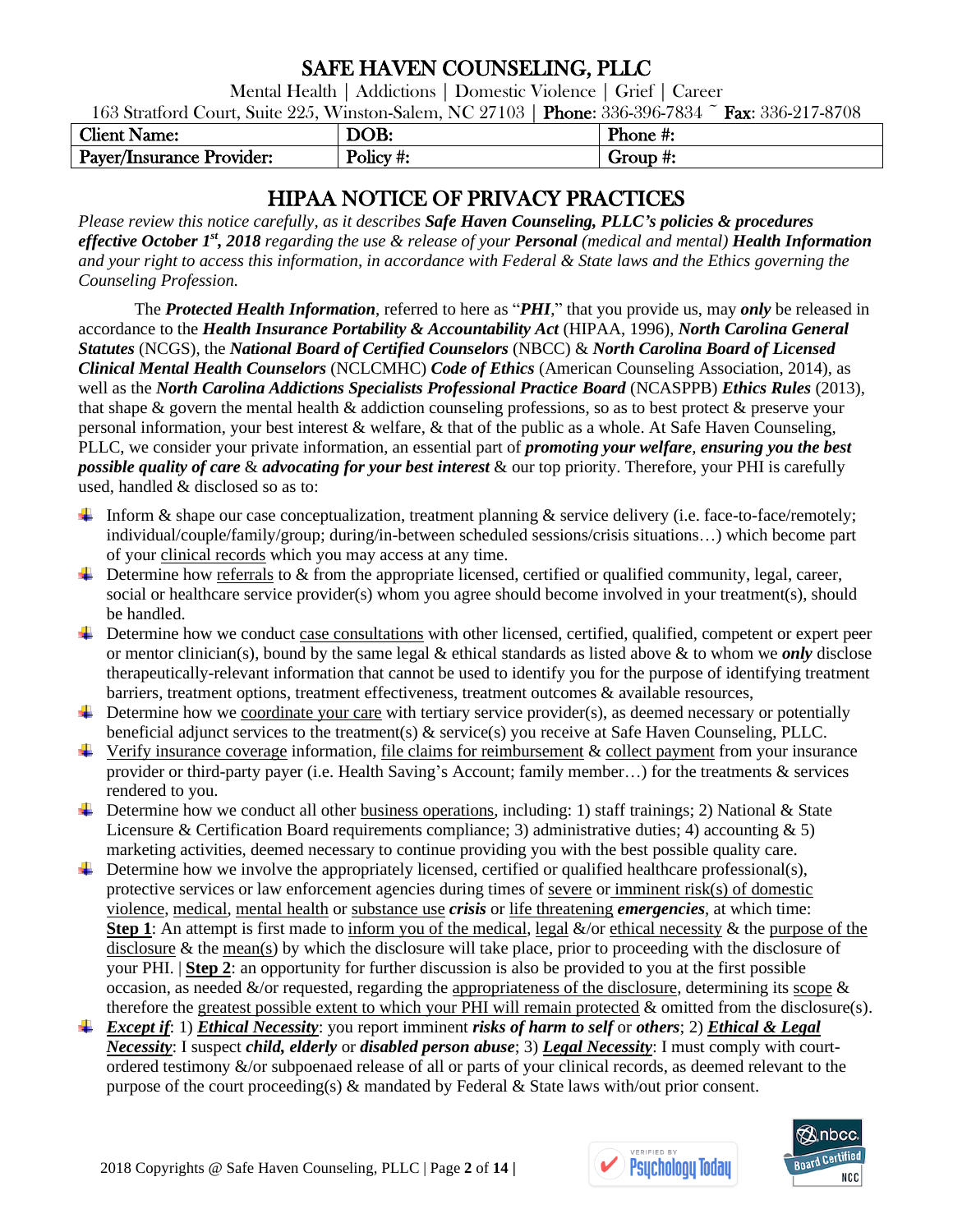Mental Health | Addictions | Domestic Violence | Grief | Career

163 Stratford Court, Suite 225, Winston-Salem, NC 27103 | Phone: 336-396-7834 ~ Fax: 336-217-8708

| <b>Client N</b><br>Name:              | DOB:      | Phone<br><u>тг</u><br>π. |
|---------------------------------------|-----------|--------------------------|
| Payer/Insurance 1<br><b>Provider:</b> | Policy #: | Group<br><b>TT</b><br>π. |

## CLIENT RIGHTS

*As Safe Haven Counseling, PLLC client, you &/or your legal guardian have the rights to:*

- Access to any of the domestic violence, mental health, addiction, grief  $\&$  career treatments  $\&$  services offered at Safe Haven Counseling, PLLC, as deemed medically necessary, therapeutically appropriate & mutually agreed upon as in your best interest &/or that of other concerned parties.
- Consent to  $\&$  play an active part in all parts of your treatment planning, decisions, adjustments  $\&$  discharge.
- Inspect  $\&$  amend your clinical records by providing the information to be amended in writing.
- Request a copy of your clinical records, in full or in part, for a fee.
- Request how to be contacted by us:  $\Box$  Home  $\Box$  Work  $\Box$  Cell  $\Box$  Email  $\Box$  Other:  $\Box$
- Refer to the American Counseling Association *Code of Ethics* at[: http://www.counseling.org/Resources/aca-code-of](http://www.counseling.org/Resources/aca-code-of-ethics.pdf%E2%80%8B)[ethics.pdf](http://www.counseling.org/Resources/aca-code-of-ethics.pdf%E2%80%8B) &/or to the North Carolina Addictions Specialists Professional Practice Board (NCASPPB) *Ethics Rules* at:<https://www.ncsappb.org/wp-content/uploads/2013/02/NCSAPPB-ethics-rules.pdf> so as to address any issues or concerns you may encounter with your service provider(s) directly in person, via phone or in writing using the contact information provided to you.
- File an official complaint with the North Carolina Board of Licensed Clinical Mental Health Counselors (NCBLCMHC) via Mail: P.O. Box 77819, Greensboro NC 27417 | Phone: 844-622-3572 or 336-217-6007 | Fax: 336-217-9450 | Email: [<complaints@ncblcmhc.org>](mailto:complaints@ncblcmhc.org) &/or by submitting your compliant form with the North Carolina Addictions Specialists Professional Practice Board (NCASPPB) Online: [https://www.ncsappb.org/ethical](https://www.ncsappb.org/ethical-complaint-form/)[complaint-form/](https://www.ncsappb.org/ethical-complaint-form/)
- ↓ Decline or withdraw from any & all treatments or services recommended to you at Safe Haven Counseling, PLLC, whether you initially sought such services voluntarily, were ordered to by a court of law, or urged by a guardian or enforcement agency (i.e. Law Enforcement; Child Protective Services...) & to seek similar or different treatment(s) & service(s) from another service provider at any time & for any reason.
- ↓ Receive notices of Safe Haven Counseling, PLLC's policy changes.

## CLIENT RESPONSIBILITIES

*I (&/or my legal guardian) \_\_\_\_\_\_\_\_\_\_\_\_\_\_\_\_\_\_\_\_\_\_\_\_\_\_\_\_\_\_\_\_ agree to*:

\_\_\_\_ Assume the **risks &/or benefits associated with my voluntarily decision(s) to consent to, decline or withdraw from any & all recommended treatments & services**, including if my treatments are court-ordered &/or strongly encouraged by my guardian  $\&$ /or a third party agency  $\&$ /or authority.

\_\_\_\_ Understand that **treatment outcome(s)** may be predicted but **not guaranteed**, as contingent but not limited to: 1) the complexity my presenting concerns; 2) nature & severity of certain intrapersonal  $\&$ /or environmental factors;  $\&$  3) the un/availability of treatment options, resources  $\&$ /or support system(s).

\_\_\_\_ Understand that **my therapeutic experience** may only be **as rewarding as** it may be **challenging** contingent on, but not limited to my active engagement, cooperation, transparency, motivation, readiness & genuine **desire to learn, change, grow & self-improve**, as well as to my open-mindedness, flexibility & willingness to make difficult changes to achieve significant progress & desirable outcome(s).

\_\_\_\_ **Actively participate in & commit to my treatment(s)** (i.e. formal & informal assessments; treatment planning, decision-making, revisions, adjustments; progress toward my treatment goals; session activities; homework completion…) to the best of my ability.  $\frac{1}{2}$  **Pay**: 1)  $\frac{8}{2}$  for  $\frac{2}{3}$  for  $\frac{8}{3}$  for  $\frac{1}{2}$  for

 $\begin{array}{c}\n\text{for}\n\end{array}$  for  $\begin{array}{c}\n\text{for}\n\end{array}$ 

service provided & according to my insurance mental health/substance abuse benefits, unless otherwise convened, as described here:

\_\_\_\_ Attend all scheduled appointments & **cancel** or **reschedule at least 24 hours in advance**, or pay a **\$25.00 Missed Appointment Fee** per missed counseling session hour within 30 days of the date of service or prior to my next scheduled appointment, whichever comes first.



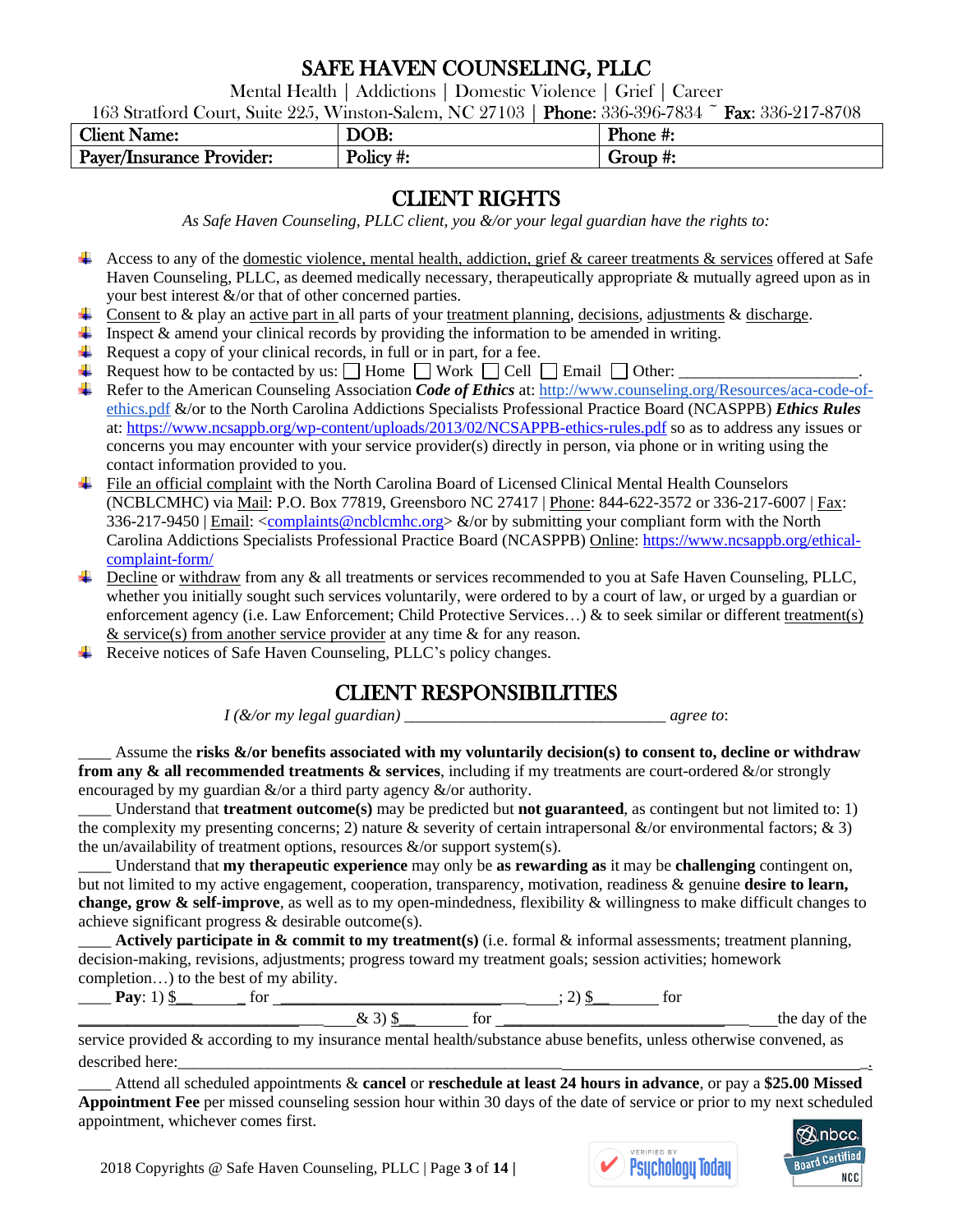Mental Health | Addictions | Domestic Violence | Grief | Career

163 Stratford Court, Suite 225, Winston-Salem, NC 27103 | Phone: 336-396-7834 ~ Fax: 336-217-8708

| Client.<br>- -<br>Name: | NOR.<br>ш<br>v. | Phone #:   |
|-------------------------|-----------------|------------|
| Payer                   | $\mathbf{r}$    | Group      |
| <b>Provider:</b>        | $\bullet$       | <u>т</u> . |
| <b>Insurance</b>        | Policy #:       | π.         |

# **Consent for Treatment**



I client &/or legal guardian, agree to receive treatments & services, as

recommended by Safe Haven Counseling, PLLC & described in my plan of care, & I understand that this

consent is valid for 1 year, upon discharge or until I provide my written request to withdraw from my treatments

& services, whichever comes first.

#### **Client / Legally Responsible Person's Signature Date**

**Witness** / **Staff Signature** 

**\_\_\_\_\_\_\_\_\_\_\_\_\_\_\_\_\_\_\_\_\_\_\_\_\_\_\_\_\_\_\_\_\_\_\_\_\_\_\_\_\_ \_\_\_\_/\_\_\_\_/\_**2021**\_**.

**Valid Through:** \_\_\_/\_\_\_/ 2022.

## **CONSENT REVOCATION**

\_\_\_\_\_\_\_\_\_\_\_ \_\_\_\_\_\_\_\_\_

I have withdrawn my consent for Safe Haven Counseling, PLLC to disclose my Protected Health Information verbally on: <u>\_\_/\_\_\_/</u> \_\_\_\_, &/or now withdraw my consent for Safe Haven Counseling, PLLC to disclose my PHI per this written request, effective:  $\frac{1}{2}$ 

Client / Legal Guardian's Signature(s) & Date Staff Signature & Date

2018 Copyrights @ Safe Haven Counseling, PLLC | Page **4** of **14 |**



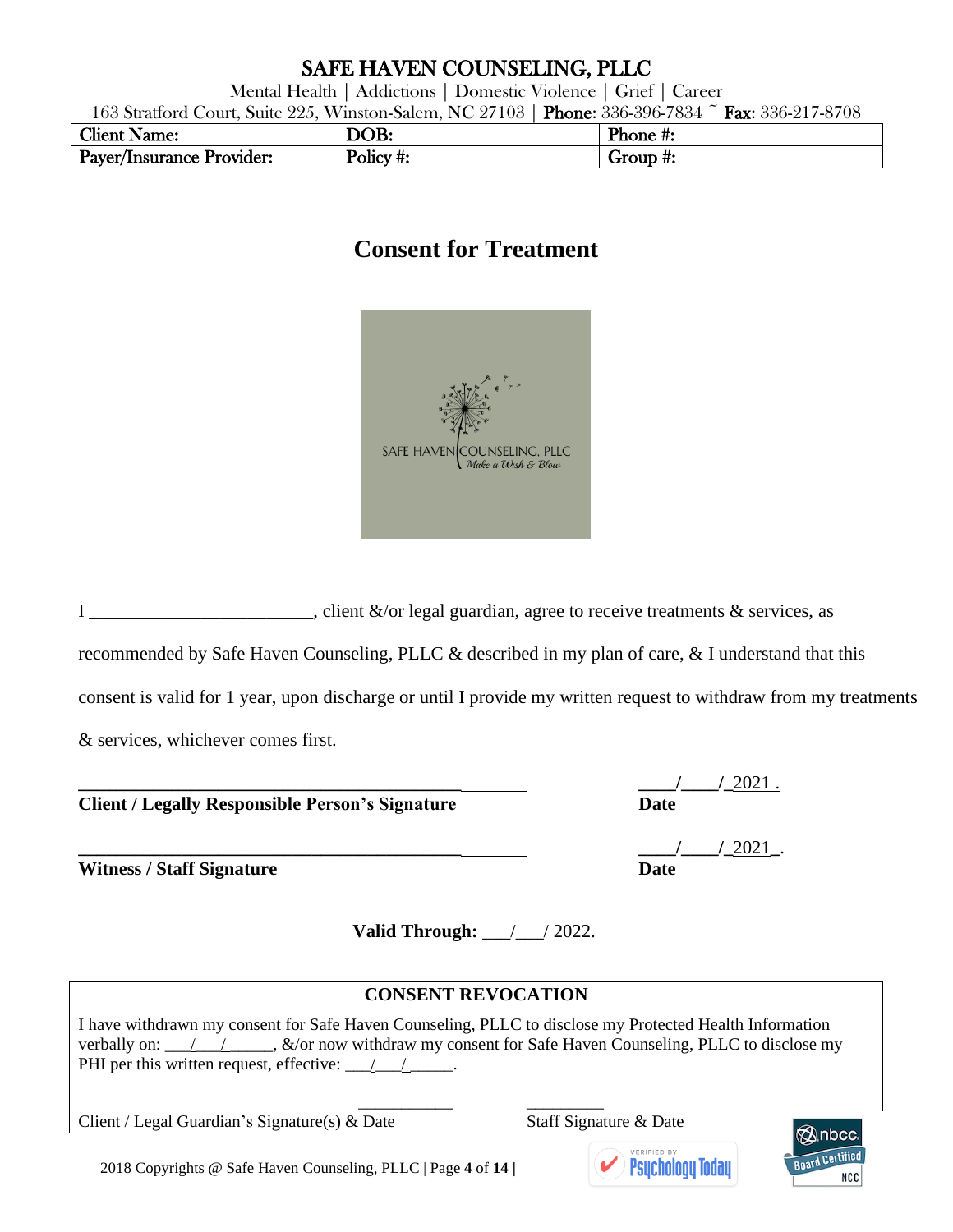Mental Health | Addictions | Domestic Violence | Grief | Career

163 Stratford Court, Suite 225, Winston-Salem, NC 27103 | Phone: 336-396-7834 ~ Fax: 336-217-8708

| ⌒"<br>$\mathsf{\_}$<br>\ame: | DOB:           | Phone<br><br>π, |
|------------------------------|----------------|-----------------|
| Payer                        | $\blacksquare$ | <u>тт</u> к     |
| <b>Provider:</b>             | $\mathbf{u}$   | GIOUD           |
| <b>Insurance</b>             | Policy #:      | .               |

## **CONSENT TO BILL INSURANCE**

*(INITIAL & Check all that Applies)*

| I understand that the treatments & services provided by Safe Haven Counseling, PLLC, as described in my                        |
|--------------------------------------------------------------------------------------------------------------------------------|
| treatment plan of care, will be billed to my insurance.                                                                        |
| I attest that I was explained my rights to be informed of the contents to be released & for which purpose(s)                   |
| according to Federal (HIPAA, 1996) & NC General Statutes (NCGS), the NC Board of Licensed Clinical                             |
| Mental Health Counselors (NCLCMHC) & NC Addictions Specialists Professional Practice Board (NCASPPB)                           |
| Rules, Regulations & Ethical Codes (i.e. American Counseling Association, 2014) that serve to protect my                       |
| Protected Health Information before I consent to its release, including my rights to revoke my voluntary                       |
| consents to treatment &/or to release my PHI at any time, except to the extent that action based on this                       |
| consent has been taken. I hereby acknowledge that this consent is truly voluntary and will otherwise be valid                  |
| until such request is fulfilled for 1 year after the date of the consent.                                                      |
| My SOCIAL SECURITY NUMBER is: _______ -                                                                                        |
| <b>I currently have Active Insurance coverage with Blue Cross Blue Shields:</b> [ ] of NC [ ] Out-of-State                     |
| <b>Select Your Plan:</b> PPO; $\Box$ Indemnity; $\Box$ Blue Advantage; $\Box$ Blue Options; $\Box$ Blue Select; $\Box$ Classic |
| Blue; $\Box$ Blue Care; $\Box$ NC State Health Plan (YPYW), & agree to provide Safe Haven Counseling, PLLC with                |
| the necessary information & documentation (i.e. copy of BCBS eligibility card) so that <i>certain</i> treatments $\&$          |
| services may be claimed & reimbursed to me &/or to Safe Haven Counseling, PLLC, according to my plan                           |
| coverage.                                                                                                                      |
| Release of my PHI: I hereby authorize Safe Haven Counseling, PLLC to release the necessary Personal Health                     |
| Information (PHI) to my insurance provider so that all or some of the treatments $\&$ services I receive may be                |
| billed to my insurance provider(s) &/or other third-party payer(s) & reimbursed directly to Safe Haven                         |
| Counseling, PLLC.                                                                                                              |
| I currently have Active Insurance coverage with Blue Cross Blue Shields Limited Network Plan:                                  |
| Blue Value; Blue Local with Atrium Health Blue Local with Wake Forest Baptist Health; Blue                                     |
| Home with UNC Alliance, & I understand that Safe Haven Counseling, PLLC is considered an out-of-network                        |
| provider with regards to any of the hereby BCBS limited network plans.                                                         |
| <b>I currently have other active insurance coverage with:</b> $\Box$ Cigna; NC Medicaid / NC Health Choice $\Box$              |
| Medicare; $\Box$ Aetna; $\Box$ United Healthcare; $\Box$ MedCost; $\Box$ Tricare; $\Box$ Trillium; $\Box$ Optum; $\Box$ Other: |
| I agree to be Responsible for the FULL $\&$ /or MY Portion of the Total Fees charged for the treatments $\&$                   |
| services received at Safe Haven Counseling, PLLC, according to my insurance plan (i.e. deductible; fixed copay                 |
| amount; co-insurance percentage), $\&$ /or for the full rate(s) of services received not covered by my insurance               |
| provider, &/or in the event that my insurance denies financial responsibility &/or <b>according to my reduced fee</b>          |
| contract, as agreed upon & signed below. I hereby authorize payments to be made directly to Safe Haven                         |
| Counseling, PLLC, otherwise payable to me, & agree to forward any such payments owed to Safe Haven                             |
| Counseling, PLLC by my insurance, if paid directly to me.                                                                      |
| Sténhanie Gimenez NCC LCMHC LCAS-A                                                                                             |

**Client / Legal Guardian's Signature & Date Staff / Witness Signature & Date**

\_\_\_\_\_\_\_ *Stéphanie Gimenez, NCC, LCMHC, LCAS-A*

*Valid Through:* \_\_\_\_/\_\_\_\_/\_2022\_.

### **CONSENT REVOCATION**

I, hereby, withdraw my consent for Safe Haven Counseling, PLLC to disclose my PHI to my insurance provider for the purpose of filing claims for reimbursement & therefore agree to be responsible for my own cost(s) of care effective:  $\frac{\gamma}{\gamma}$   $\frac{\gamma}{\gamma}$ 

 **Client** / Legal Guardian's Signature(s) & Date Staff's Signature



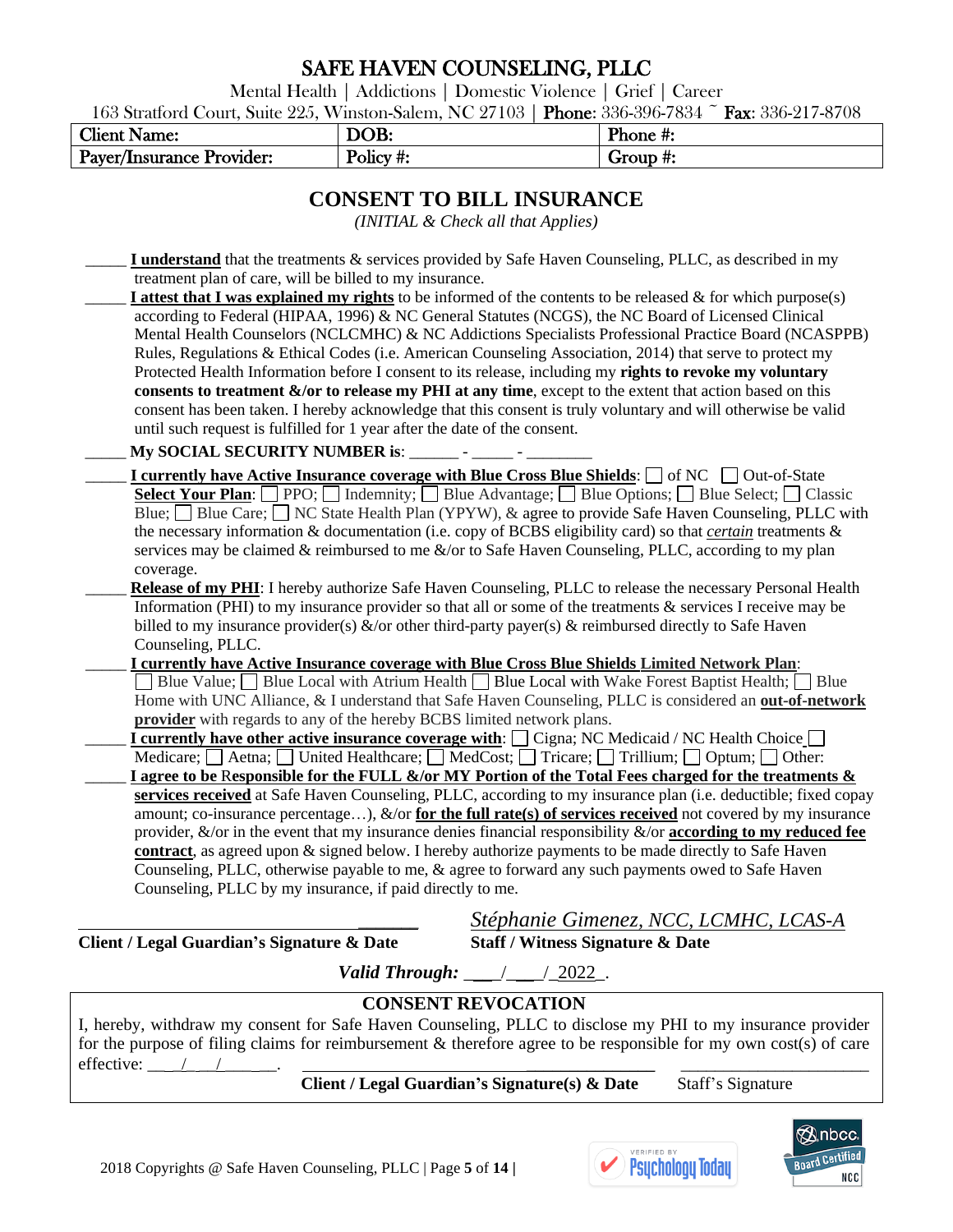Mental Health | Addictions | Domestic Violence | Grief | Career

163 Stratford Court, Suite 225, Winston-Salem, NC 27103 | Phone: 336-396-7834 ~ Fax: 336-217-8708

| <b>Client Name:</b>              | DOB.        | Phone #: |
|----------------------------------|-------------|----------|
| <b>Payer/Insurance Provider:</b> | Policy<br>H | Group #: |

# **Release of PHI Log**

| Date | What | To Whom | Method | Purpose | Signature |
|------|------|---------|--------|---------|-----------|
|      |      |         |        |         |           |
|      |      |         |        |         |           |
|      |      |         |        |         |           |
|      |      |         |        |         |           |
|      |      |         |        |         |           |
|      |      |         |        |         |           |
|      |      |         |        |         |           |
|      |      |         |        |         |           |
|      |      |         |        |         |           |
|      |      |         |        |         |           |
|      |      |         |        |         |           |
|      |      |         |        |         |           |
|      |      |         |        |         |           |
|      |      |         |        |         |           |
|      |      |         |        |         |           |
|      |      |         |        |         |           |
|      |      |         |        |         |           |
|      |      |         |        |         |           |
|      |      |         |        |         |           |
|      |      |         |        |         |           |
|      |      |         |        |         |           |
|      |      |         |        |         |           |
|      |      |         |        |         |           |
|      |      |         |        |         |           |
|      |      |         |        |         |           |
|      |      |         |        |         |           |
|      |      |         |        |         |           |



**VERIFIED B** 

V

Psychology Today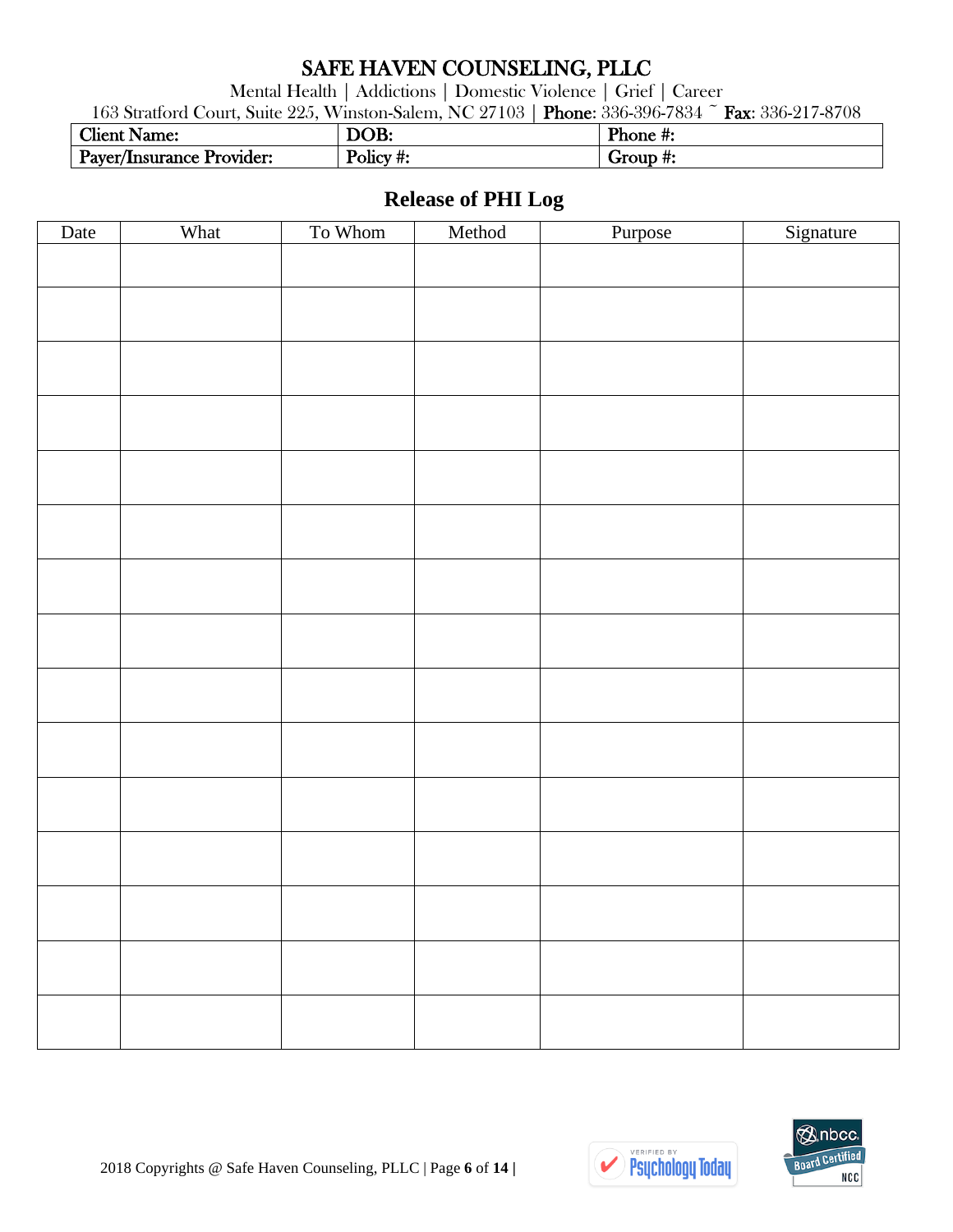Mental Health | Addictions | Domestic Violence | Grief | Career

163 Stratford Court, Suite 225, Winston-Salem, NC 27103 | Phone: 336-396-7834 ~ Fax: 336-217-8708

| <b>Client</b><br>Name:    | ΛD<br>vυ                                                             | Phone<br>,,,,<br>π.           |
|---------------------------|----------------------------------------------------------------------|-------------------------------|
| Payer/Insurance Provider: | $\bullet$<br>$\blacksquare$<br>$\overline{\phantom{a}}$<br>Policy #: | $m$<br><br><b>GIOUD</b><br>π, |

#### **CONSENT FOR THE RECIPROCAL EXCHANGE OF MY "***PHI***"**

**I, hereby, consent to the reciprocal exchange of my therapeutically &/or medically relevant PHI between**

Safe Haven Counseling, PLLC **&** Forsyth Medical Center \_ **pertaining to** (Please **INITIAL ALL that applies**):

| Demographic         | <b>Financial Information</b>       | Insurance Information      |
|---------------------|------------------------------------|----------------------------|
| Medical Information | Assessments                        | Treatment Plan & Diagnosis |
| Progress Notes      | <b>Substance Abuse Information</b> | Discharge Summary          |
| Other:              |                                    |                            |

**The purpose of disclosure is:** *Continuity of Care* . **Valid Through:** / / 2022.

Re-disclosure of Protected Health Information (PHI) is not allowed under Federal confidentiality rules of 42 C.F.R. Part 2 and the "Privacy Standards" and under NC State Law G.S. 122C for Mental Health (MH), for Substance Abuse (SA) and Developmental Disabilities (DD) treatments. I understand that if my record contains HIV infection, AIDS or related conditions information, it can only be disclosed in accordance with the NC Communicable Disease Law GS 130A-143. Safe Haven Counseling, PLLC will only disclose information when you sign specifically for the release of your HIV/AID-related information. I understand that I may revoke this authorization verbally or in writing at any time and that this authorization will be legal and binding prior to revocation. I certify that this authorization is made freely, voluntarily and without coercion, and I understand that I may refuse to sign this authorization form as Safe Haven Counseling, PLLC will not condition my treatment upon receiving my signature on this Authorization.

**Client** / **Legal Guardian's** Signature

| <b>Witness / Staff Signature</b> | Date |
|----------------------------------|------|
|                                  |      |

#### **CONSENT REVOCATION**

| I have withdrawn my consent for Safe Haven Counseling, PLLC to disclose my Protected Health Information                                                                                                                                                                                                                                                                                                     |  |  |
|-------------------------------------------------------------------------------------------------------------------------------------------------------------------------------------------------------------------------------------------------------------------------------------------------------------------------------------------------------------------------------------------------------------|--|--|
| verbally on: $\frac{1}{1-\frac{1}{1-\frac{1}{1-\frac{1}{1-\frac{1}{1-\frac{1}{1-\frac{1}{1-\frac{1}{1-\frac{1}{1-\frac{1}{1-\frac{1}{1-\frac{1}{1-\frac{1}{1-\frac{1}{1-\frac{1}{1-\frac{1}{1-\frac{1}{1-\frac{1}{1-\frac{1}{1-\frac{1}{1-\frac{1}{1-\frac{1}{1-\frac{1}{1-\frac{1}{1-\frac{1}{1-\frac{1}{1-\frac{1}{1-\frac{1}{1-\frac{1}{1-\frac{1}{1-\frac{1}{1-\frac{1}{1-\frac{1}{1-\frac{1}{1-\frac{$ |  |  |
| PHI per this written request, effective: $\frac{1}{\sqrt{2}}$ .                                                                                                                                                                                                                                                                                                                                             |  |  |

\_\_\_\_\_\_\_ \_\_\_\_ \_ \_\_\_\_\_\_\_\_

Client / Legal Guardian's Signature(s) & Date Staff Signature & Date

ERIFIED I



**Date** 

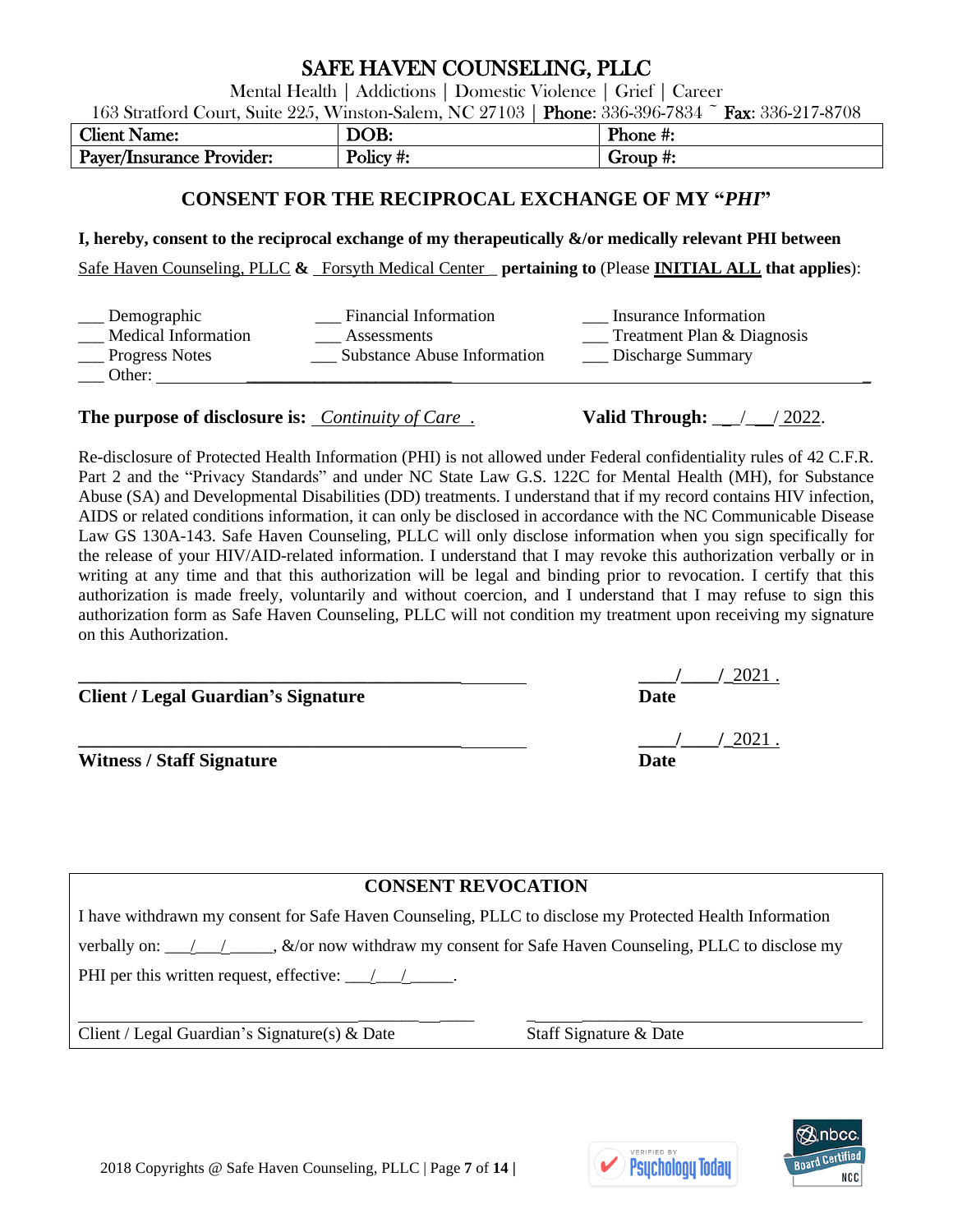Mental Health | Addictions | Domestic Violence | Grief | Career

163 Stratford Court, Suite 225, Winston-Salem, NC 27103 | Phone: 336-396-7834 ~ Fax: 336-217-8708

| Client.<br>Name:          | א∩ת                 | Phone #.                            |
|---------------------------|---------------------|-------------------------------------|
| Payer/Insurance Provider: | $\sim$<br>Policy #: | $\sigma$ roud<br>$\mathbf{r}$<br>π. |

#### **CONSENT FOR THE RECIPROCAL EXCHANGE OF MY "***PHI***"**

**I, hereby, consent to the reciprocal exchange of my therapeutically &/or medically relevant PHI between**

Safe Haven Counseling, PLLC **&** Wake Forest Baptist Health **pertaining to** (Please **INITIAL ALL that applies**):

| Demographic         | <b>Financial Information</b>       | Insurance Information      |
|---------------------|------------------------------------|----------------------------|
| Medical Information | Assessments                        | Treatment Plan & Diagnosis |
| Progress Notes      | <b>Substance Abuse Information</b> | Discharge Summary          |
| Other:              |                                    |                            |

**The purpose of disclosure is:** *Continuity of Care* . **Valid Through:** / / 2022.

Re-disclosure of Protected Health Information (PHI) is not allowed under Federal confidentiality rules of 42 C.F.R. Part 2 and the "Privacy Standards" and under NC State Law G.S. 122C for Mental Health (MH), for Substance Abuse (SA) and Developmental Disabilities (DD) treatments. I understand that if my record contains HIV infection, AIDS or related conditions information, it can only be disclosed in accordance with the NC Communicable Disease Law GS 130A-143. Safe Haven Counseling, PLLC will only disclose information when you sign specifically for the release of your HIV/AID-related information. I understand that I may revoke this authorization verbally or in writing at any time and that this authorization will be legal and binding prior to revocation. I certify that this authorization is made freely, voluntarily and without coercion, and I understand that I may refuse to sign this authorization form as Safe Haven Counseling, PLLC will not condition my treatment upon receiving my signature on this Authorization.

**Client** / **Legal Guardian's** Signature

| <b>Witness / Staff Signature</b> | Date |
|----------------------------------|------|
|                                  |      |

#### **CONSENT REVOCATION**

| I have withdrawn my consent for Safe Haven Counseling, PLLC to disclose my Protected Health Information |
|---------------------------------------------------------------------------------------------------------|
|                                                                                                         |
| PHI per this written request, effective: $\angle$                                                       |

\_\_\_\_\_\_\_ \_\_\_\_ \_ \_\_\_\_\_\_\_\_

Client / Legal Guardian's Signature(s) & Date Staff Signature & Date



**\_\_\_\_\_\_\_\_\_\_\_\_\_\_\_\_\_\_\_\_\_\_\_\_\_\_\_\_\_\_\_\_\_\_\_\_\_\_\_\_\_ \_\_\_\_/\_\_\_\_/\_**2020 .

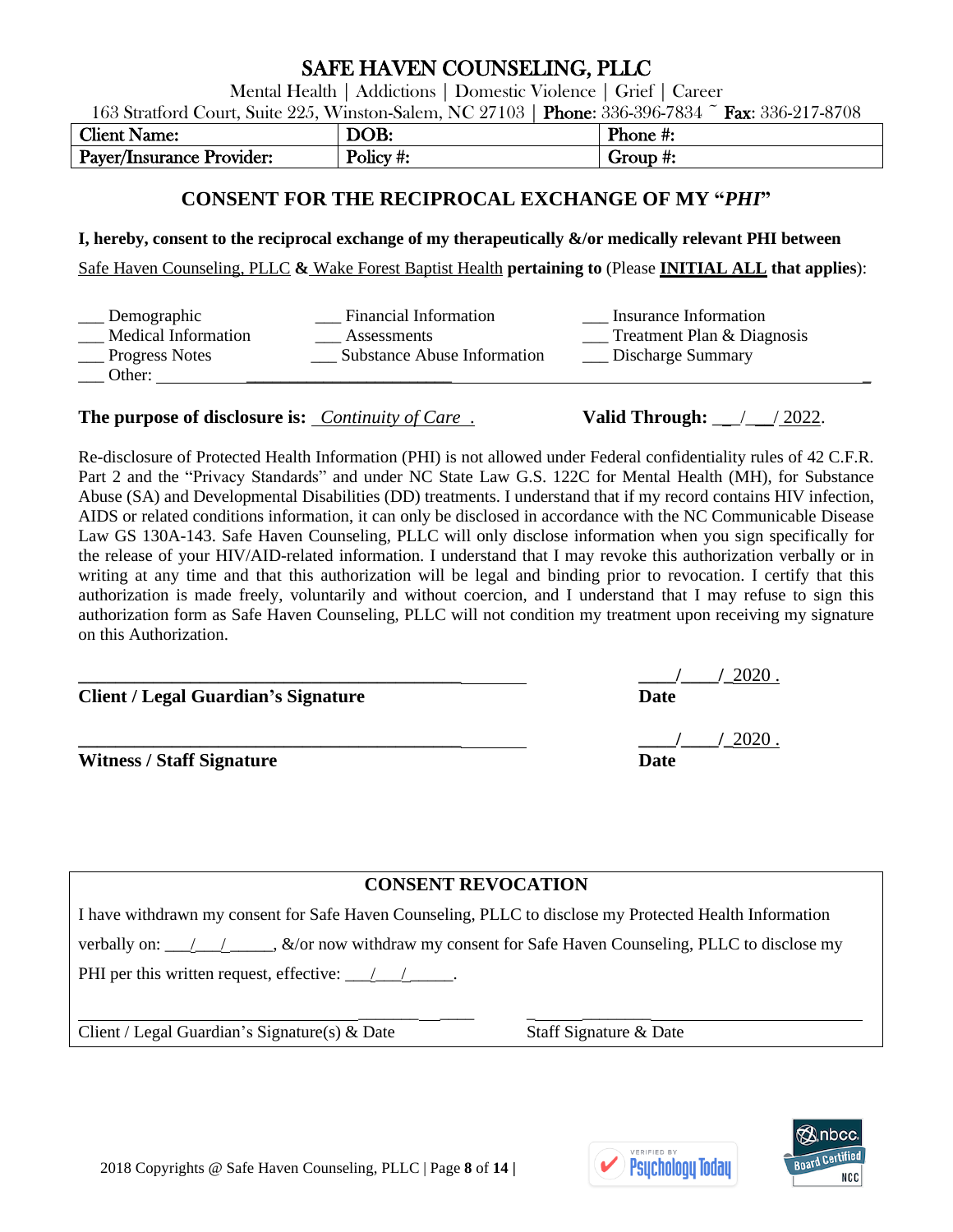Mental Health | Addictions | Domestic Violence | Grief | Career

163 Stratford Court, Suite 225, Winston-Salem, NC 27103 | Phone: 336-396-7834 ~ Fax: 336-217-8708

| Client.<br>Name:          | ∩∩R<br>עש        | Phone                 |
|---------------------------|------------------|-----------------------|
| Payer/Insurance Provider: | . .<br>Policy #: | $\sim$<br>Group<br>π. |

### **CONSENT FOR THE RECIPROCAL EXCHANGE OF MY "***PHI***"**

**I, hereby, consent to the reciprocal exchange of my therapeutically &/or medically relevant PHI between**

Safe Haven Counseling, PLLC **&** Emergency Contact: **pertaining to** (Please **INITIAL**

#### **ALL that applies**):

| Demographic                 | <b>Financial Information</b> | Insurance Information      |
|-----------------------------|------------------------------|----------------------------|
| Medical Information         | Assessments                  | Treatment Plan & Diagnosis |
| <u>Latin Progress</u> Notes | Substance Abuse Information  | Discharge Summary          |
| Other:                      |                              |                            |

#### **The purpose of disclosure is:** *Continuity of Care* . **Valid Through:** / / 2022.

Re-disclosure of Protected Health Information (PHI) is not allowed under Federal confidentiality rules of 42 C.F.R. Part 2 and the "Privacy Standards" and under NC State Law G.S. 122C for Mental Health (MH), for Substance Abuse (SA) and Developmental Disabilities (DD) treatments. I understand that if my record contains HIV infection, AIDS or related conditions information, it can only be disclosed in accordance with the NC Communicable Disease Law GS 130A-143. Safe Haven Counseling, PLLC will only disclose information when you sign specifically for the release of your HIV/AID-related information. I understand that I may revoke this authorization verbally or in writing at any time and that this authorization will be legal and binding prior to revocation. I certify that this authorization is made freely, voluntarily and without coercion, and I understand that I may refuse to sign this authorization form as Safe Haven Counseling, PLLC will not condition my treatment upon receiving my signature on this Authorization.

| <b>Client / Legal Guardian's Signature</b> | Date         |
|--------------------------------------------|--------------|
| <b>Witness / Staff Signature</b>           | 2021<br>Date |

#### **CONSENT REVOCATION**

\_\_\_\_\_\_\_ \_\_\_\_ \_ \_\_\_\_\_\_\_\_

I have withdrawn my consent for Safe Haven Counseling, PLLC to disclose my Protected Health Information verbally on: <u>\_\_/\_\_\_/</u> \_\_\_\_, &/or now withdraw my consent for Safe Haven Counseling, PLLC to disclose my PHI per this written request, effective:  $\frac{1}{\sqrt{2}}$ .

Client / Legal Guardian's Signature(s) & Date Staff Signature & Date

ERIFIED B



NCC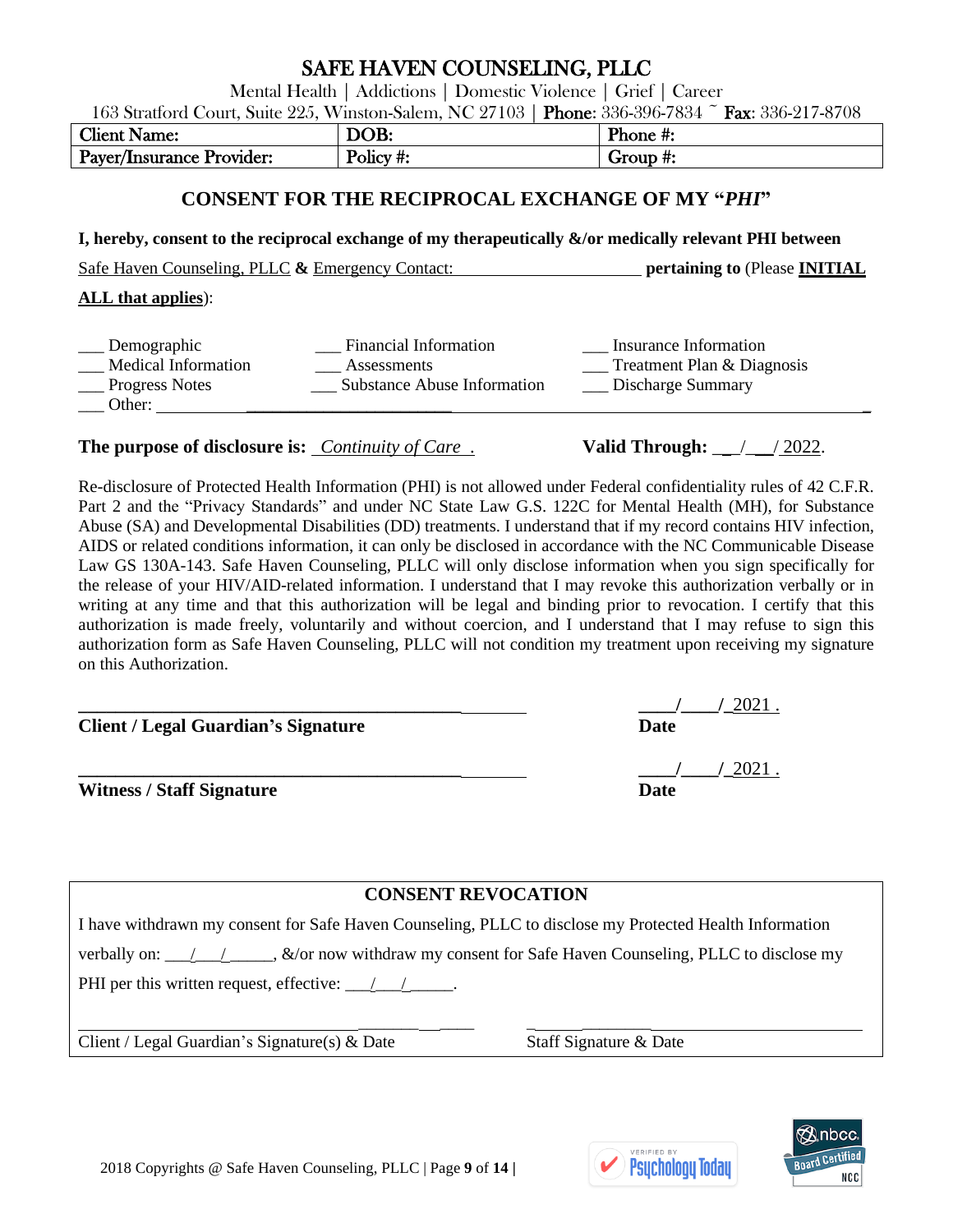Mental Health | Addictions | Domestic Violence | Grief | Career

163 Stratford Court, Suite 225, Winston-Salem, NC 27103 | Phone: 336-396-7834 ~ Fax: 336-217-8708

| Client<br>Name:  | DOB:                      | Phone<br>٠.<br>π. |
|------------------|---------------------------|-------------------|
| Payer/           |                           | $\sigma$ roup     |
| <b>Provider:</b> | $\overline{\phantom{a}}$  | $\mathbf{r}$      |
| ∵Insurance I     | $\text{Pohcv}\,\text{#}:$ | π.                |

#### **CONSENT FOR THE RECIPROCAL EXCHANGE OF MY "***PHI***"**

**I, hereby, consent to the reciprocal exchange of my therapeutically &/or medically relevant PHI between**

Safe Haven Counseling, PLLC **&:** Primary Care Physician: \_ **pertaining to**:

| <b>Financial Information</b><br>Demographic<br><b>Medical Information</b><br>Assessments<br>Substance Abuse Information<br>Progress Notes<br>Other: | Insurance Information<br>Treatment Plan & Diagnosis<br>Discharge Summary |
|-----------------------------------------------------------------------------------------------------------------------------------------------------|--------------------------------------------------------------------------|
|-----------------------------------------------------------------------------------------------------------------------------------------------------|--------------------------------------------------------------------------|

**The purpose of disclosure is:** *Continuity of Care* . **Valid Through:** \_\_\_/\_\_\_/ 2022.

Re-disclosure of Protected Health Information (PHI) is not allowed under Federal confidentiality rules of 42 C.F.R. Part 2 and the "Privacy Standards" and under NC State Law G.S. 122C for Mental Health (MH), for Substance Abuse (SA) and Developmental Disabilities (DD) treatments. I understand that if my record contains HIV infection, AIDS or related conditions information, it can only be disclosed in accordance with the NC Communicable Disease Law GS 130A-143. Safe Haven Counseling, PLLC will only disclose information when you sign specifically for the release of your HIV/AID-related information. I understand that I may revoke this authorization verbally or in writing at any time and that this authorization will be legal and binding prior to revocation. I certify that this authorization is made freely, voluntarily and without coercion, and I understand that I may refuse to sign this authorization form as Safe Haven Counseling, PLLC will not condition my treatment upon receiving my signature on this Authorization.

**Client** / **Legal Guardian's Signature** 

**Witness** / **Staff Signature** 

#### **CONSENT REVOCATION**

\_\_\_\_\_\_\_ \_\_\_\_ \_ \_\_\_\_\_\_\_\_

I have withdrawn my consent for Safe Haven Counseling, PLLC to disclose my Protected Health Information verbally on: \_\_\_/\_\_\_\_\_\_, &/or now withdraw my consent for Safe Haven Counseling, PLLC to disclose my PHI per this written request, effective:  $\frac{\sqrt{2}}{2}$ .

Client / Legal Guardian's Signature(s) & Date Staff Signature & Date





**Psychology Today** 

**Date**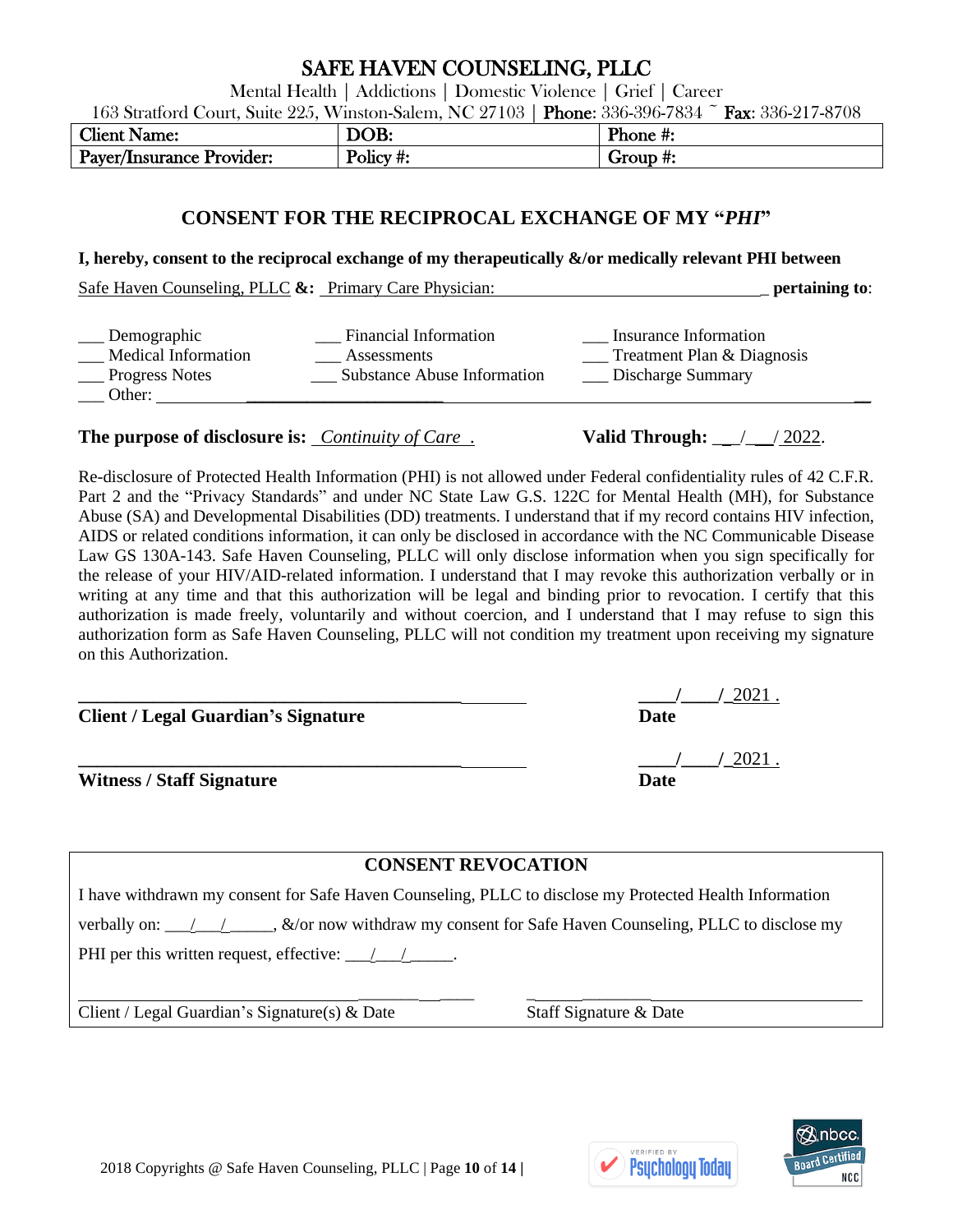Mental Health | Addictions | Domestic Violence | Grief | Career

163 Stratford Court, Suite 225, Winston-Salem, NC 27103 | Phone: 336-396-7834 ~ Fax: 336-217-8708

| Client l<br>Name:         | DOB.<br>vv. | Phone #: |
|---------------------------|-------------|----------|
| Payer/Insurance Provider: | Policy#:    | Group #: |

## **CONSENT FOR THE RECIPROCAL EXCHANGE OF MY "***PHI***"**

**I, hereby, consent to the reciprocal exchange of my therapeutically &/or medically relevant PHI between**

Safe Haven Counseling, PLLC  $\&$  **pertaining to** (INITIAL ALL that applies):

**Date** 

**\_\_\_\_\_\_\_\_\_\_\_\_\_\_\_\_\_\_\_\_\_\_\_\_\_\_\_\_\_\_\_\_\_\_\_\_\_\_\_\_\_ \_\_\_\_/\_\_\_\_/\_**2021 .

| Demographic                | <b>Financial Information</b>       | Insurance Information      |
|----------------------------|------------------------------------|----------------------------|
| <b>Medical Information</b> | Assessments                        | Treatment Plan & Diagnosis |
| Progress Notes             | <b>Substance Abuse Information</b> | Discharge Summary          |
| Other:                     |                                    |                            |

**The purpose of disclosure is:** *Continuity of Care* . **Valid Through:** / / 2022.

Re-disclosure of Protected Health Information (PHI) is not allowed under Federal confidentiality rules of 42 C.F.R. Part 2 and the "Privacy Standards" and under NC State Law G.S. 122C for Mental Health (MH), for Substance Abuse (SA) and Developmental Disabilities (DD) treatments. I understand that if my record contains HIV infection, AIDS or related conditions information, it can only be disclosed in accordance with the NC Communicable Disease Law GS 130A-143. Safe Haven Counseling, PLLC will only disclose information when you sign specifically for the release of your HIV/AID-related information. I understand that I may revoke this authorization verbally or in writing at any time and that this authorization will be legal and binding prior to revocation. I certify that this authorization is made freely, voluntarily and without coercion, and I understand that I may refuse to sign this authorization form as Safe Haven Counseling, PLLC will not condition my treatment upon receiving my signature on this Authorization.

**Client** / **Legal Guardian's Signature** 

| <b>Witness / Staff Signature</b> | Date |
|----------------------------------|------|
|                                  |      |

## **CONSENT REVOCATION**

\_\_\_\_\_\_\_ \_\_\_\_ \_ \_\_\_\_\_\_\_\_

I have withdrawn my consent for Safe Haven Counseling, PLLC to disclose my Protected Health Information verbally on: \_\_\_/\_\_\_\_\_\_, &/or now withdraw my consent for Safe Haven Counseling, PLLC to disclose my PHI per this written request, effective:  $\frac{\sqrt{2}}{2}$ .

Client / Legal Guardian's Signature(s) & Date Staff Signature & Date

**ERIFIED B** 

**Psuchology Today** 

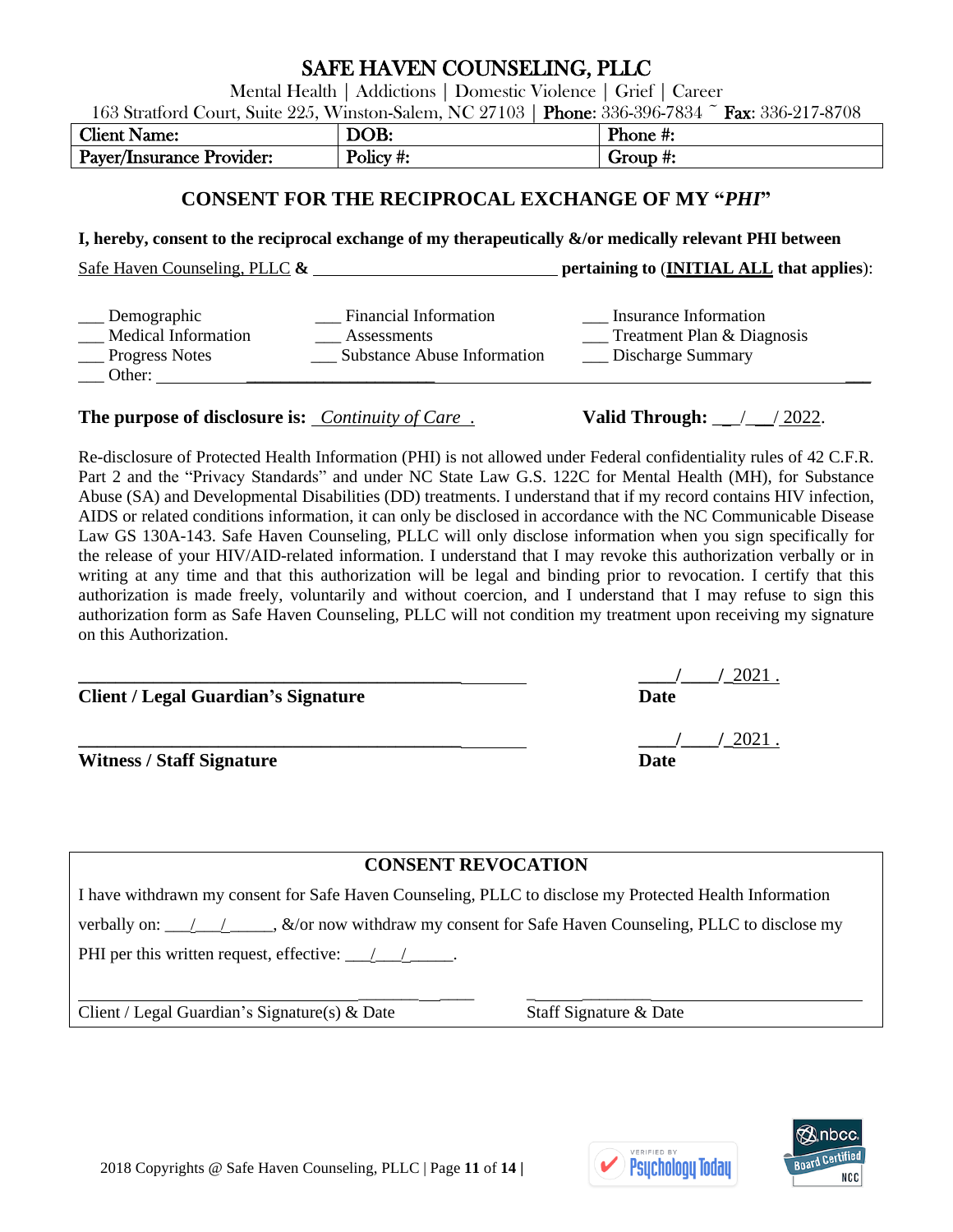Client / Legal Guardian's Signature(s) & Date Staff Signature & Date

#### **CONSENT REVOCATION**

\_\_\_\_\_\_\_ \_\_\_\_ \_ \_\_\_\_\_\_\_\_

| I have withdrawn my consent for Safe Haven Counseling, PLLC to disclose my Protected Health Information |
|---------------------------------------------------------------------------------------------------------|
|                                                                                                         |
| PHI per this written request, effective: $\angle$                                                       |

2018 Copyrights @ Safe Haven Counseling, PLLC | Page **12** of **14 |**

## SAFE HAVEN COUNSELING, PLLC

Mental Health | Addictions | Domestic Violence | Grief | Career

163 Stratford Court, Suite 225, Winston-Salem, NC 27103 | Phone: 336-396-7834 ~ Fax: 336-217-8708

| <b>Client Name:</b>       | $\bf{DOB}:$ | Phone #:     |
|---------------------------|-------------|--------------|
| Payer/Insurance Provider: | Policy#:    | Group $\#$ : |

#### **CONSENT FOR THE RECIPROCAL EXCHANGE OF MY "***PHI***"**

**I, hereby, consent to the reciprocal exchange of my therapeutically &/or medically relevant PHI between**

Safe Haven Counseling, PLLC **& pertaining to** (**INITIAL ALL that applies**):

| Demographic                | Financial Information       | Insurance Information      |
|----------------------------|-----------------------------|----------------------------|
| <b>Medical Information</b> | Assessments                 | Treatment Plan & Diagnosis |
| Progress Notes             | Substance Abuse Information | Discharge Summary          |
| Other:                     |                             |                            |

**The purpose of disclosure is:** *Continuity of Care* . **Valid Through:** / / 2022.

Re-disclosure of Protected Health Information (PHI) is not allowed under Federal confidentiality rules of 42 C.F.R. Part 2 and the "Privacy Standards" and under NC State Law G.S. 122C for Mental Health (MH), for Substance Abuse (SA) and Developmental Disabilities (DD) treatments. I understand that if my record contains HIV infection, AIDS or related conditions information, it can only be disclosed in accordance with the NC Communicable Disease Law GS 130A-143. Safe Haven Counseling, PLLC will only disclose information when you sign specifically for the release of your HIV/AID-related information. I understand that I may revoke this authorization verbally or in writing at any time and that this authorization will be legal and binding prior to revocation. I certify that this authorization is made freely, voluntarily and without coercion, and I understand that I may refuse to sign this authorization form as Safe Haven Counseling, PLLC will not condition my treatment upon receiving my signature on this Authorization.

**Client** / **Legal Guardian's Signature** 

**Witness** / **Staff Signature** 

**ERIFIED Psuchology Today** 



**\_\_\_\_\_\_\_\_\_\_\_\_\_\_\_\_\_\_\_\_\_\_\_\_\_\_\_\_\_\_\_\_\_\_\_\_\_\_\_\_\_ \_\_\_\_/\_\_\_\_/\_**2021 .

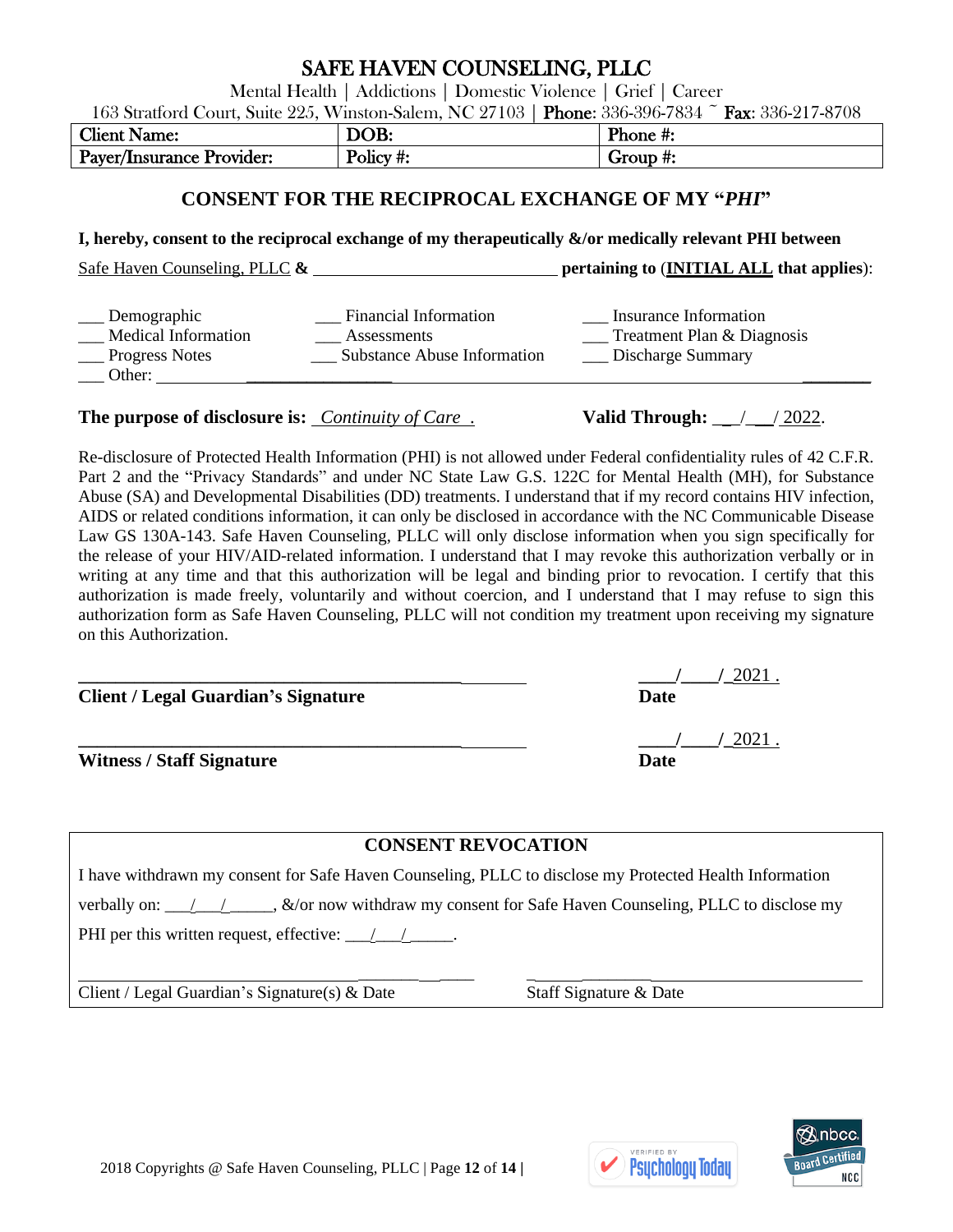Mental Health | Addictions | Domestic Violence | Grief | Career

163 Stratford Court, Suite 225, Winston-Salem, NC 27103 | Phone: 336-396-7834 ~ Fax: 336-217-8708

| Client<br><b>Name:</b>           | DOB:      | Phone #:                              |
|----------------------------------|-----------|---------------------------------------|
| <b>Payer/Insurance Provider:</b> | Policy #: | Group<br>$\boldsymbol{\pi_{\bullet}}$ |

## **CONSENT TO RECORD Treatment Information**

\_\_\_\_\_\_ I hereby authorize Safe Haven Counseling, PLLC to **audio record** session contents, in their entirety or in part, as needed  $\&$  at my provider's discretion, as a mean to monitor my progress, treatment effectiveness,  $&$  maintain my clinical records accordingly.

\_\_\_\_\_\_ I hereby authorize my Safe Haven Counseling, PLLC provider to **verbally share** clinically relevant information *only*, as needed & at my provider's discretion, as a mean to obtain reliable, sound & helpful second  $\&$ /or third opinions through otherwise confidential case consultation, & to ensure the best possible care, as I understand that *my personal & identifiable information will remain protected & privileged from any such third parties* involved (i.e. licensed &/or certified peers/colleagues, mentors and/or supervisors) in clinical peer consultation.

\_\_\_\_\_\_ I hereby authorize Safe Haven Counseling, PLLC to **video/audio record** session contents, in their entirety or in part, as needed & at my provider's discretion, as a mean to meet licensure(s) & certification(s) requirements (i.e. State Board Licensure; National Certification(s); Specialty Certification(s)…), & to maintain all relevant licensure(s) & certification(s) active and in good standing, as deemed necessary for the continuity of my care.

\_\_\_\_\_\_ I hereby authorize Safe Haven Counseling, PLLC to **photo record** &/or **share in writing** general case information (i.e. significant therapeutic progress; treatment effectiveness; success story…), as measured by formal &/or informal assessments (i.e. Provider observation; Client/family member &/or third party's report(s); Satisfaction surveys...), or other anonymous treatment outcome measures, in their entirety or in part, as needed  $\&$  at my provider's discretion, as a mean to accurately represent the quality of the therapeutic services, treatments & care provided at Safe Haven Counseling, PLLC in marketing materials (i.e. brochures; website; online media…), as I understand that *my personal & identifiable information will remain protected & privileged* from the public; that my welfare will remain Safe Haven Counseling, PLLC's top priority above all other purposes, and that *only* my clinically relevant information will be shared, & *only* once I am notified of Safe Haven Counseling, PLLC's intent to do so ahead of time, am explained & understand the full & true purpose of my clinically relevant PHI release, feel sufficiently informed, & am given a sufficient time to decide whether to verbally confirm this written consent, prior to any potential release of my PHI.

#### **Client** / **Legal Guardian's** Signature

**Witness** / **Staff Signature** 

**Valid Through:** \_\_\_/\_\_\_/ 2022.

#### **CONSENT REVOCATION**

I have withdrawn my consent for Safe Haven Counseling, PLLC to disclose my Protected Health Information verbally on:  $\ell$  /  $\&$   $\&$   $\&$   $\&$   $\&$  now withdraw my consent for Safe Haven Counseling, PLLC to disclose my PHI per this written request, effective:  $\frac{1}{2}$ 

\_\_\_\_\_\_\_ \_\_\_\_ \_ \_\_\_\_\_\_\_\_ Client / Legal Guardian's Signature(s) & Date Staff Signature & Date



**\_\_\_\_\_\_\_\_\_\_\_\_\_\_\_\_\_\_\_\_\_\_\_\_\_\_\_\_\_\_\_\_\_\_\_\_\_\_\_\_\_ \_\_\_\_/\_\_\_\_/\_**2021 .